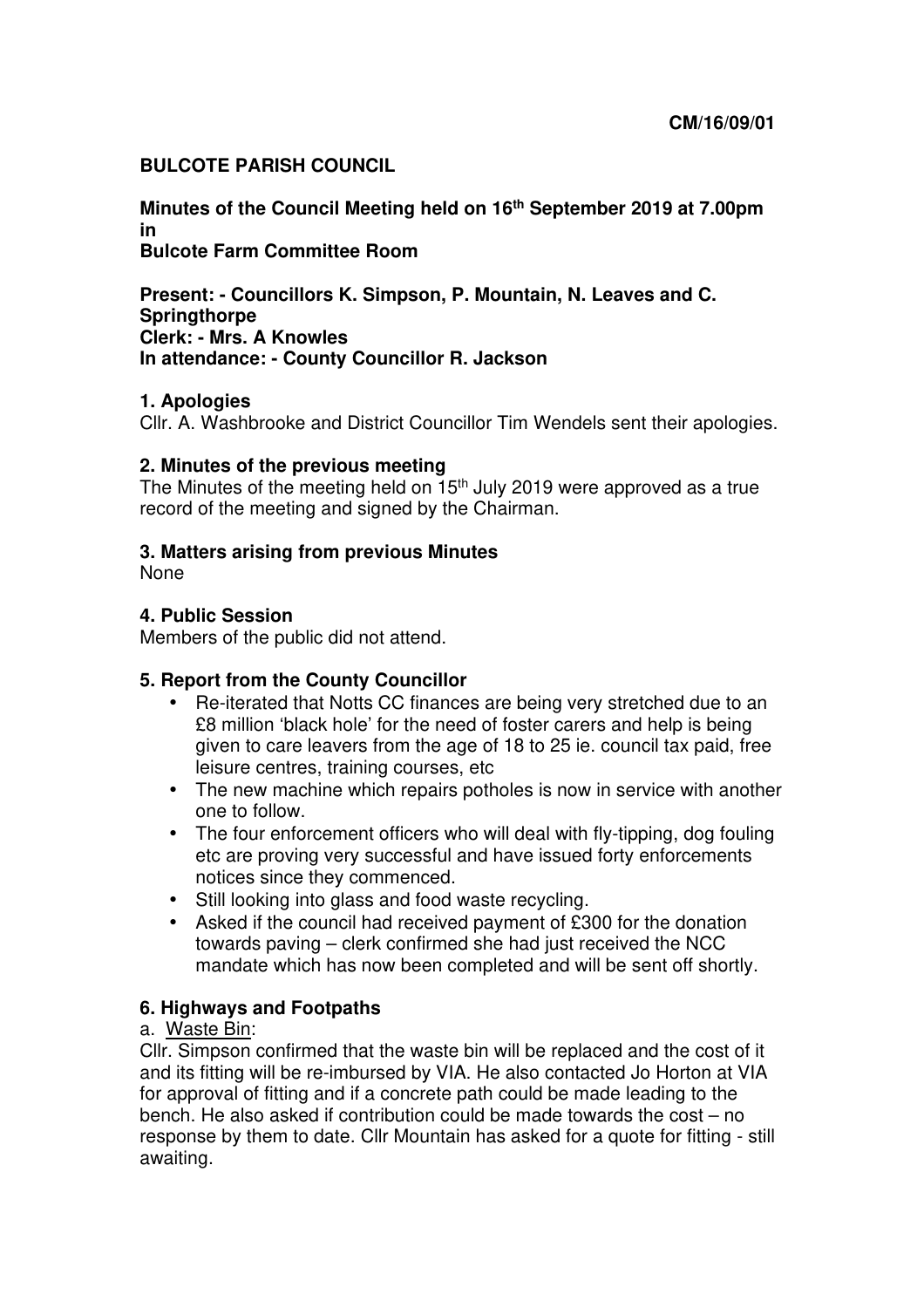b. Neighbourhood Plan:

A six month T.P.O. has been granted with effect from 17 July 2019 for Land Adjacent to  $1 - 10$  The Ridings

## c. VIA:

Cllr Simpson has written to VIA to support the decision but also suggested reducing the speed limit from 40mph to 30mph from Bulcote Church to Old Main Road.

d. Cllr Mountain confirmed potholes had been filled.

e. A notification had been received from VIA to confirm that works were due to be completed on the level crossing from 21:00 hours on Saturday 09 Nov to 10.25 on Sunday 10 Nov, the road to be closed with 'no access for pedestrians or emergency vehicles'. Cllr Simpson will be bringing this to the attention of Bev Pearson at N&SDC Planning dept in respect of the Bulcote Farm planning application.

# **7. Planning Matters**

# **Planning applications - APPROVED**

a. Ref: 19/01247/FUL The Manor House, Old Main Road, Bulcote, Notts Construction of a domestic tennis court with surround fencing.

## b. Bulcote Farm:

Cllr. Simpson has contacted Bev Pearson from N&SDC about the continued delay and express disappointment on how long this is taking despite the objections from other parties – no response or acknowledgement has been received to date.

## c. McCarthy & Stone Development:

Cllr Leaves to arrange an introductory meeting to discuss the development ie. time scale till completion, etc

# **8. Community Matters**

# a. Neighbourhood Plan

Cllr. Leaves confirmed the plan has been received by N&SDC which is now in the process of consultation, the referendum being in the new year. The parish council have seen and endorsed the plan for consultation to N&SDC. He also confirmed two community projects from the plan were to erect a community building (to look at open spaces and contact village land owners in respect of any land– could possibly be lottery funding/matched funding) and for footpath maintenance and signage.

The council gave their thanks to Cllr Leaves for his help in the Steering Group for the Neighbourhood Plan and to other people involved in meetings for this – Mick Tobin, Thelma Aris, Steve Storr, Mike Simmons, Pete Jackson, Helen Metcalfe and Cllr Springthorpe